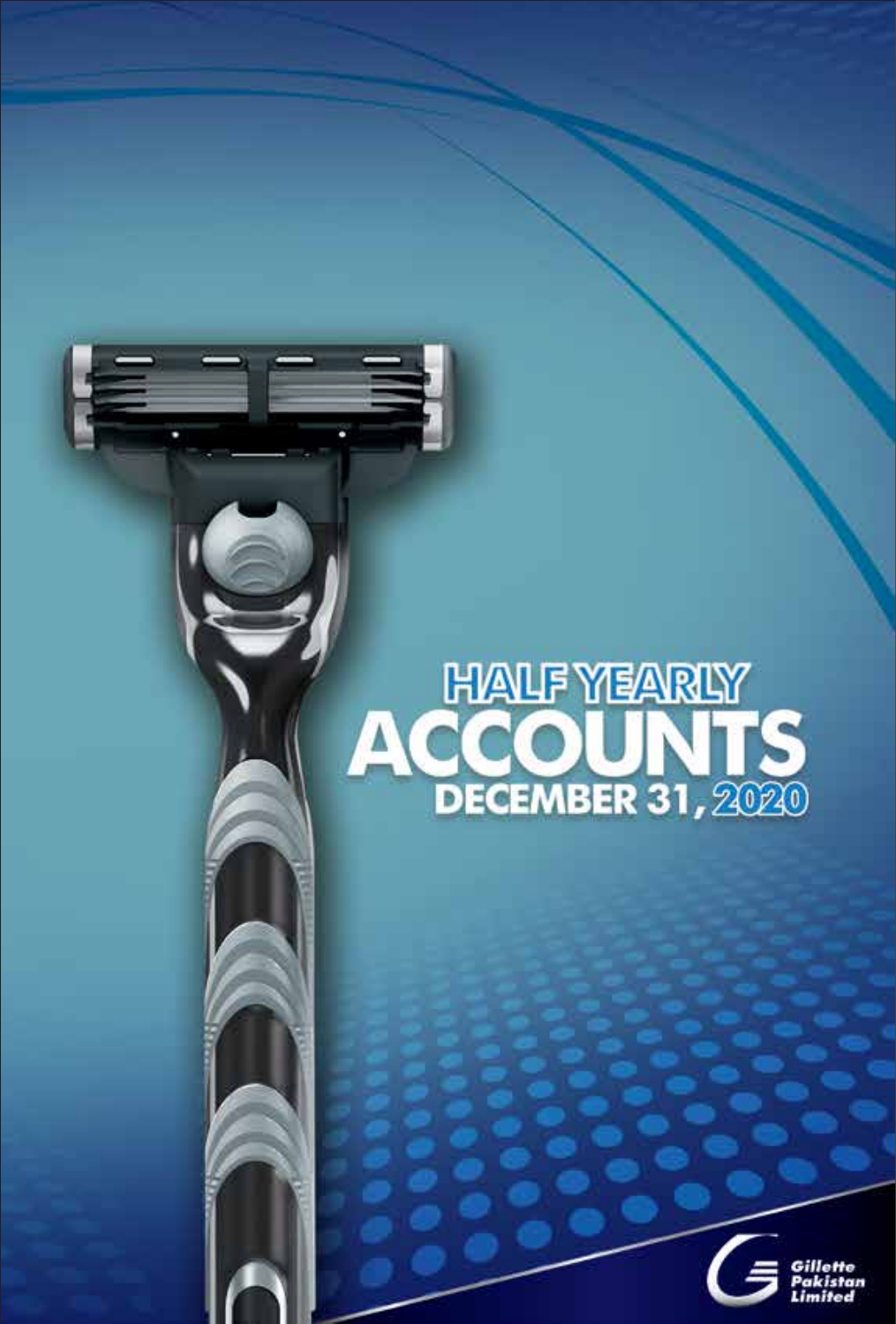



**Contract** 

## **CONTENTS**

|                                                                              | 02 |
|------------------------------------------------------------------------------|----|
|                                                                              | 03 |
|                                                                              | 05 |
| Condensed Interim Statement of Financial Position $2 - 2 - 2 - 2 - 2 - 2$    | 06 |
| Condensed Interim Profit and Loss Account $2 - 2 - 2 - 2 - 2 - 2 - 2 - 2$    | 07 |
| Condensed Interim Statement of Comprehensive Income $z = 2 - 2 - 2 - 1$      | 08 |
| Condensed Interim Cash Flow Statement $2 - 2 - 2 - 2 - 2 - 2 - 2 - 2$        | 09 |
| Condensed Interim Statement of Changes in Equity $2 - 2 - 2 - 2 - 2 - 2 - 2$ | 10 |
| Notes to the Condensed Interim Financial Statement $2 - 2 - 2 - 2 - 2 - 1$   | 11 |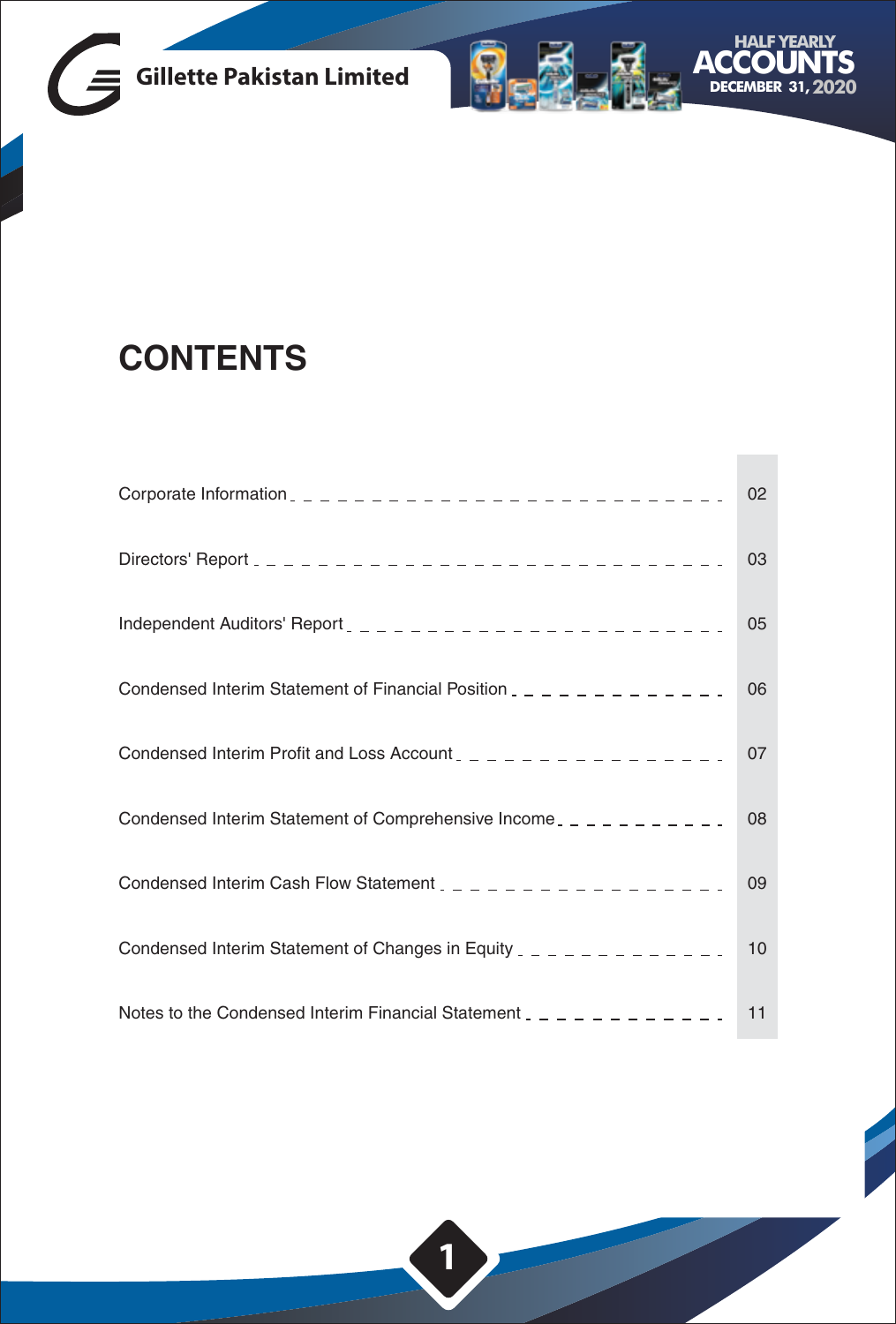



# **CORPORATE INFORMATION**

**BOARD OF DIRECTORS** CHAIRMAN **MEMBERS** 

**AUDIT COMMITTEE** CHAIRMAN **MEMBERS** 

**HEAD OF INTERNAL AUDIT** 

**HUMAN RESOURCE & REMUNERATION COMMITTEE CHAIRMAN MEMBERS** 

**CHIEF EXECUTIVE OFFICER** 

**CHIEF FINANCIAL OFFICER** 

**COMPANY SECRETARY & SECRETARY TO THE AUDIT COMMITTEE** 

**AUDITORS** 

**LEGAL ADVISORS** 

**BANKERS** 

**SHARE REGISTRAR** 

**REGISTERED OFFICE** 

Muhammad Khurram Kidwai Khalid Ahmed Farid Syed Danish Hussain Shah Anam Parekh Abdullah Saleh Sved Jawaid Igbal Sheikh Adil Hussain

Syed Jawaid Iqbal Muhammad Khurram Kidwai Abdullah Saleh

Saad Un Nabi Khan

Sheikh Adil Hussain Muhammad Khurram Kidwai Khalid Ahmed Farid

Khalid Ahmed Farid

Syed Irshad Hassan

Moosa Haroon

Deloitte Yousuf Adil, Chartered Accountants

Surridge & Beecheno

Citibank, N.A. Habib Bank Limted **Standard Chartered Bank** 

FAMCO Associates (Pvt) Ltd. Management Consultants, 8-F, Next to Hotel Faran, Nursery, Block-6, P.E.C.H.S. Shahra-e-Faisal, Karachi Tel: + (92 21) 34380101-2

11th Floor, The Harbour Front, Dolmen City, HC-3, Block-4, Abdul Sattar Edhi Avenue, Clifton, Karachi - 75600, Pakistan. Tel: + (92 21) 3520 5088 Fax: + (92 21) 3529 6150 Web: www.gillettepakistan.com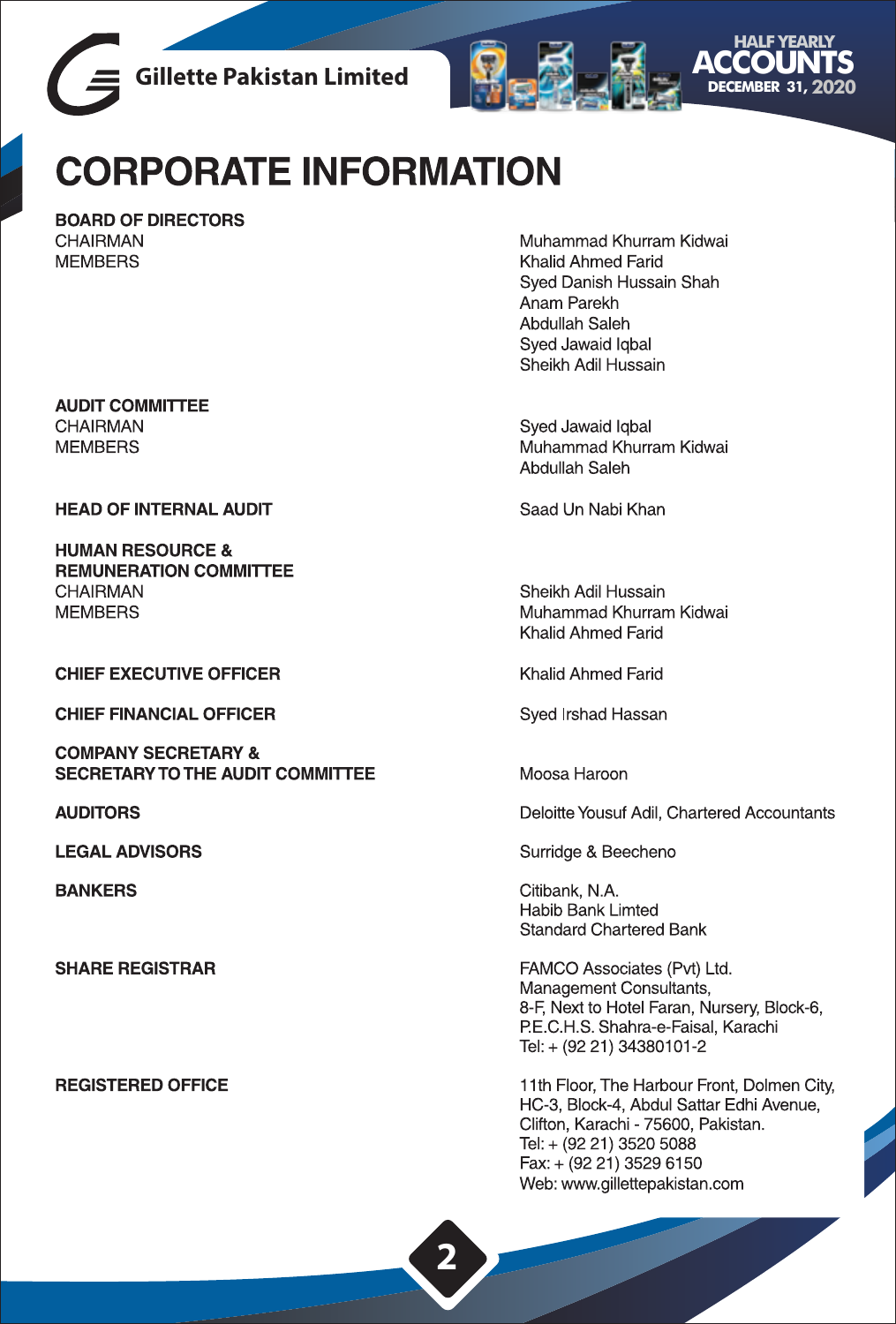



# **DIRECTORS REPORT**

For the Half Year Ended December 31, 2020

On behalf of the Board of Directors of Gillette Pakistan Limited ('the Company'), we are pleased to present the un-audited financial statements of the Company for the half year ended Dec 31, 2020. The summary of the financial results are as follows:

|                                      |              | <b>Half Year Ended</b> |          |
|--------------------------------------|--------------|------------------------|----------|
|                                      |              | <b>December</b>        | December |
|                                      |              | 31, 2020               | 31, 2019 |
| Revenue from contract with customers | PKR in '000' | 1099,058               | 984, 574 |
| <b>Gross Profit</b>                  | PKR in '000' | 176,656                | 387,395  |
| GP                                   | $\%$         | 16.1%                  | 39.3%    |
| Profit before tax                    | PKR in '000' | 75.364                 | 288,938  |
| Profit before tax                    | $\%$         | 6.9%                   | 29.3%    |
| <b>Profit after tax</b>              | PKR in '000' | 13,047                 | 204.197  |
| Profit after tax                     | $\%$         | 1.2%                   | 20.7%    |
| Earnings per share                   | <b>PKR</b>   | 0.68                   | 10.64    |
|                                      |              |                        |          |

The current results are closed with growth momentum in Revenue which grew by 9% vs same period year ago. This is behind a rebuilding of consumer demand after Covid-19 lockdown relaxation in combination of a smart pricing and better sales mix with higher distribution and better in-store strategies. However due to COVID-19 challenges and other macroeconomic headwinds, the Company's gross margin and profit before tax have decreased to 16.1% and 6.9%, respectively.

The management has also placed efforts in reducing overall marketing spend pool of the Company by way of optimization without impacting the business growth. Moving forward we expect the business to continue achieving growth ahead of market behind focus on all lineups coupled with high levels of distribution and coverage expansion.

The management foresee several challenges including higher cost of business due to COVID-19 situation in the country and globally which might have adverse impact on the Company's profitability. However, management will ensure that prices remain competitive. Further, uncertainty on local macro environment may create circumstances to slower down the growth.

The structure of the Board and Committees:

#### **Board of Directors:**

| M Khurram Kidwai          | Chai  |
|---------------------------|-------|
| <b>Khalid Ahmed Farid</b> | CEO   |
| Syed Danish Hussain Shah  | Direc |
| Abdullah Saleh            | Direc |
| Anam Parekh               | Direc |
| Syed Jawaid Igbal         | Inder |
| Sheikh Adil Hussain       | Inder |
|                           |       |

Chairman<br>CFO Director Director Director Independent Director Independent Director **Audit Committee:** Syed Jawaid Iqbal **Chairman** M Khurram Kidwai Member Abdullah Saleh Member **HR & Remuneration Committee:** Sheikh Adil Hussain M Khurram Kidwai **Member** Khalid Ahmed Farid Member

On behalf of the Board of Directors, we would like to express appreciation to our Shareholders for their absolute confidence, our valued Customers for their un-paralleled reliance in Company's illustrious product line and the Regulators and other stakeholders for their understanding and support.

**KHALID AHMED FARID** Chief Executive Officer

**Syed Jawaid Iqbal Director** 

February 26, 2021 Karachi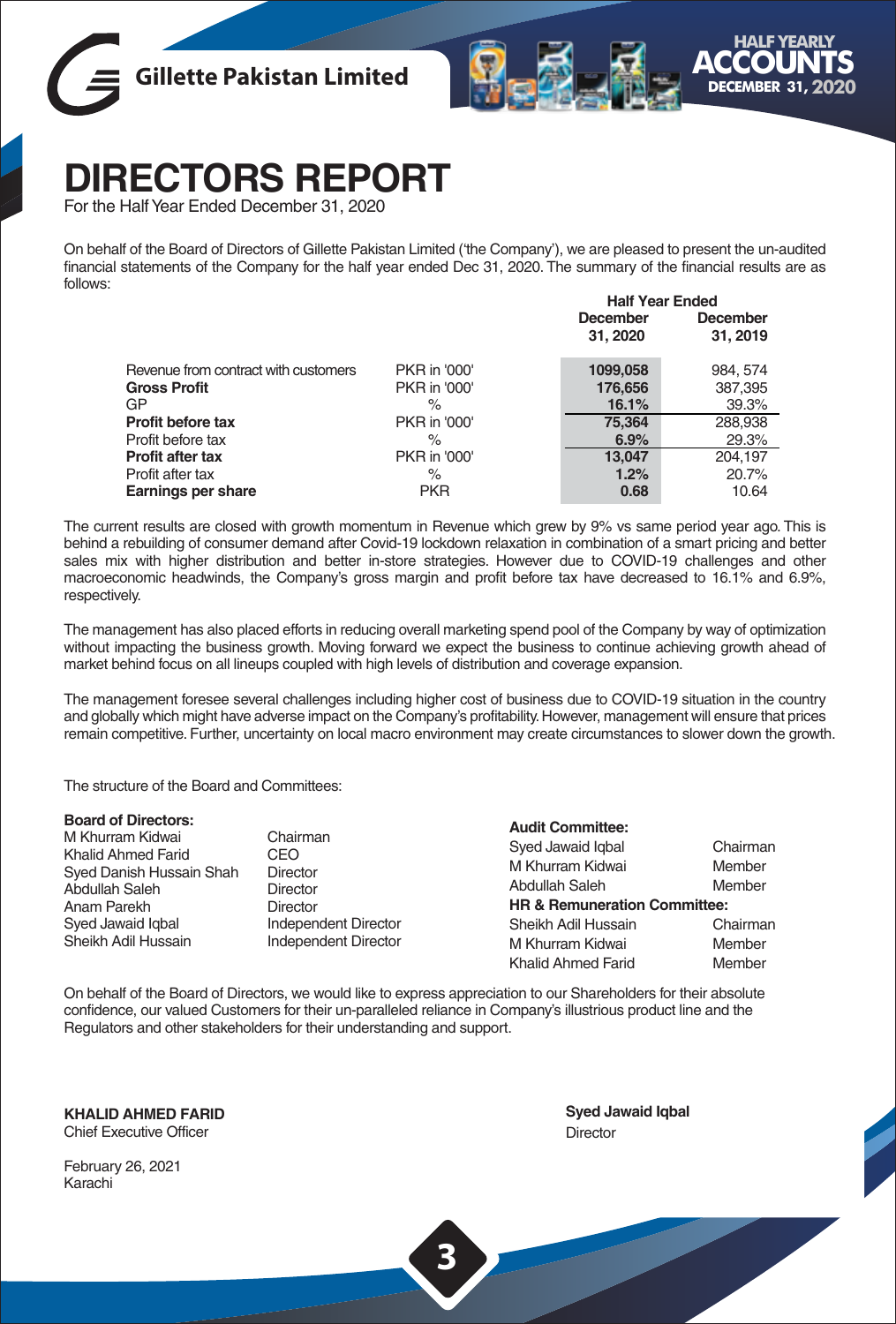

|                             | <b>Half Year Ended</b>     |                    |                              |
|-----------------------------|----------------------------|--------------------|------------------------------|
| <b>December</b><br>31, 2019 | <b>December</b><br>31,2020 |                    |                              |
| 984, 574                    | 1099,058                   | PKR in '000        | صارفین کےساتھ معامدے سےمحصول |
| 387,395                     | 176,656                    | PKR in '000        | مجموعى منافع                 |
| 39.3%                       | 16.1%                      | $\%$               | مجموعى منفافع كى شرح         |
| 288,938                     | 75,364                     | PKR in '000        | نفع قبل ازنيكس               |
| 29.3%                       | 6.9%                       | %                  | نفع قبل ازئیکس کی شرح        |
| 204.197                     | 13,047                     | <b>PKR</b> in '000 | نفع بعدازقيكس                |
| 20.7%                       | 1.2%                       | %                  | نفع بعداز ٹیکس کی شرح        |
| 10.64                       | 0.68                       | <b>PKR</b>         |                              |

سەمابىي نتائج ميں نموكى رفتاراچھى رہى جہاں% 9 مدنى ميں اضافہ ہوا۔اس كى بڑى دجہ Lock Down ميں كى پراشياءكى طلب ميں اضافہ اوراسارٹ پرائسنگ اور یہتر سلزمکس کے ساتھ ساتھ ڈسٹری پیوٹن اوران اسٹور کی حکمت علمی میں اضافہ ہے۔البتہ 19- COVID اور دیگر معاشی مشکلات کی وجہ سے مجموعی منافع کی شرح اورنفع قبل ازمحصولات منافع کم ہوکر 16.1% اور %6.9 ہو گئے ۔

انتظامیہ نے کاروباری نموکومتاثر کے بغیراصلاح کے ذریعے کمپنی کی مجموعی مارکیٹنگ کے کوکشک کو کشش کیل سے بڑھتے ہوئے ہم تو قع کرتے ہیں کہ کوریج کی دسعت اورڈسٹری ہیوٹن کی اعلیٰ سطح کے ساتھ تمام تیار یوں پر توجہ مرکوز کرتے ہوں۔ پیچے کہ اس کے اس اس کے گا۔

تاہم،انظامیہ ملک میں اورسرحدوں کے بار حاری COVID-19کے پھیلا دُ کے ایماء پر چیلنجز در پیش ہیں۔جس کااثرمشقبل کےمنافع پریڑے گا۔البتہا نظامیہاس بات کوتینی بنائے گی کہ قیمتیں مسابقطی سطح پر وہیں جزید سپر پید تقامی محیر قیمتوں کو بھی پینی صورتحال ترقی کی راہ میں رکاوٹ ہوسکتی ہے۔

بورڈ آف ڈائریکٹرز کی جانب سے،ہم اپنےشیئر ہولڈرز کے کمل اعتماد،کمپنی کی نمایاں پروڈ کٹ لائن میں ان کے بےمثال انھماراورریگولیٹرزاوردیگراسٹیک ہولڈرزکوان کی تفہیم اور مدد کے لیےا مٹی نیک تمناؤں کااظہارکرتے ہیں۔

منجانب بورڈ آف ڈائریکٹرز

خالداحمرفريد چ<sub>ىف</sub> ئېزىك<sup>ى</sup>توآفپىر 2021 26کراچی

سيدجاويدا قبال ڈائریکٹر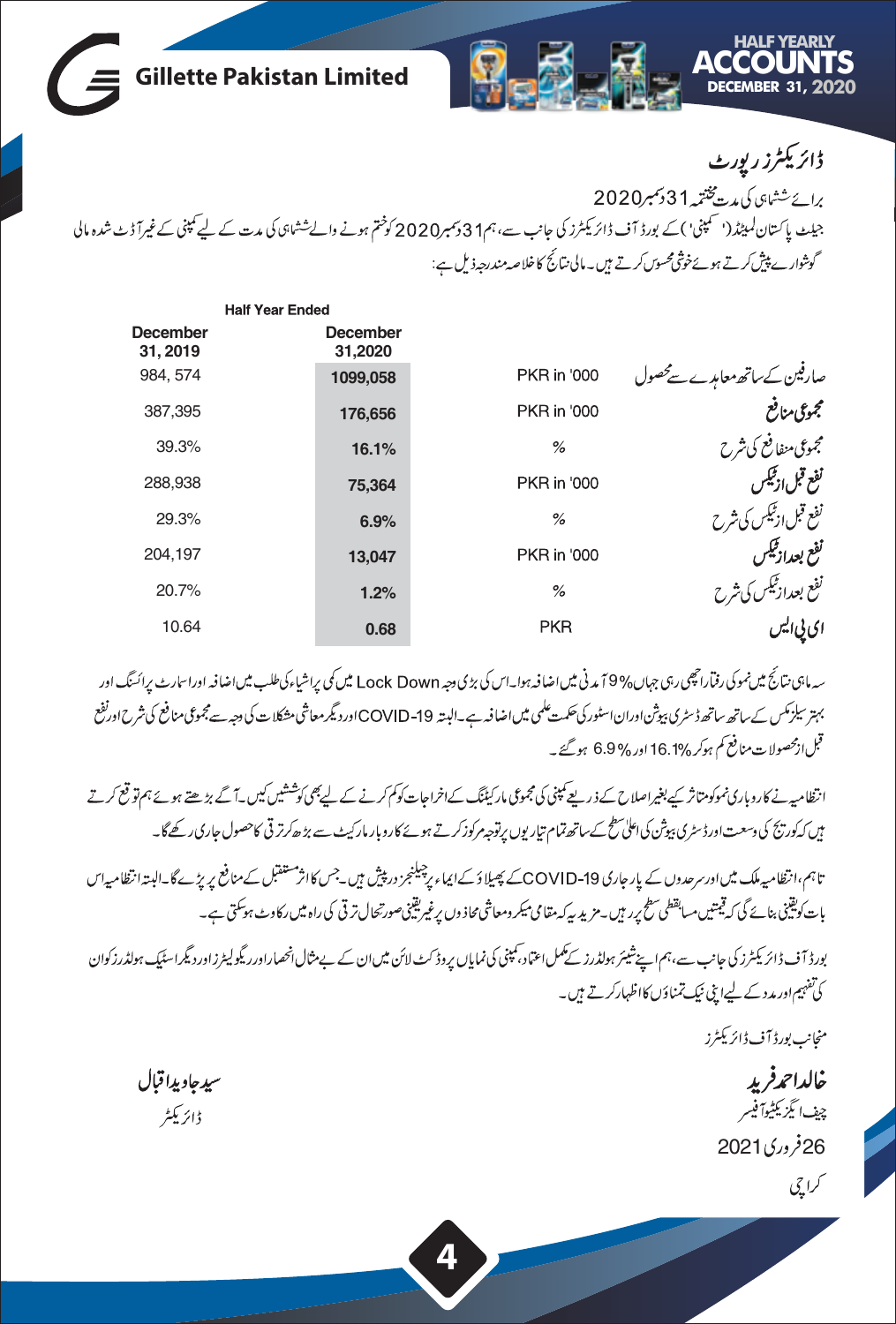# **\*YOUSUF ADIL**

## **INDEPENDENT AUDITORS' REPORT**

**Yousuf Adil** Chartered Accountants Cavish Court A-35, Block 7 & 8 KCHSU, Shahrah-e-Faisal Karachi - 75350 Pakistan.

Tel: +92 (0) 21 - 3454 6494-7<br>Eax: +92 (0) 21 - 3454 1314 Fax: +92 (0) 21 - 3454 1314 Web: www.deloitte.com

#### **To the Members of Gillette Pakistan Limited Report on review of Condensed Interim Financial Statements**

#### **Introduction**

We have reviewed the accompanying condensed interim statement of financial position of Gillette Pakistan Limited (the Company) as at December 31, 2020, and the related condensed interim statement of profit or loss, condensed interim statement of comprehensive income, condensed interim statement of changes in equity, and condensed interim statement of cash flows, and notes to the financial statements for the half year then ended (here-in-after referred to as the "condensed interim financial statements"). Management is responsible for the preparation and presentation of these condensed interim financial statements in accordance with the accounting and reporting standards as applicable in Pakistan for interim financial reporting. Our responsibility is to express a conclusion on these condensed interim financial statements based on our review.

#### **Scope of Review**

We conducted our review in accordance with International Standard on Review Engagement - 2410 "Review of Interim Financial Information Performed by the Independent Auditor of the Entity". A review of condensed interim financial statements consists of making inquiries, primarily of persons responsible for financial and accounting matters, and applying analytical and other review procedures. A review is substantially less in scope than an audit conducted in accordance with International Standards on Auditing and consequently does not enable us to obtain assurance that we would become aware of all significant matters that might be identified in an audit. Accordingly, we do not express an audit opinion.

#### **Conclusion**

Based on our review, nothing has come to our attention that causes us to believe that the accompanying condensed interim financial statements is not prepared, in all material respects, in accordance with the accounting and reporting standards as applicable in Pakistan for interim financial reporting.

#### **Other matters**

The figures for the condensed interim statement of profit or loss and condensed interim statement of comprehensive income for the quarter ended December 31, 2020 have not been reviewed, as we are required to review only the cumulative figures for the half year ended December 31, 2020.

The engagement partner on the review resulting in this independent auditor's review report is Nadeem Yousuf Adil.

Putty Ad

**Chartered Accountants** 

Date: March 01, 2021 Place: Karachi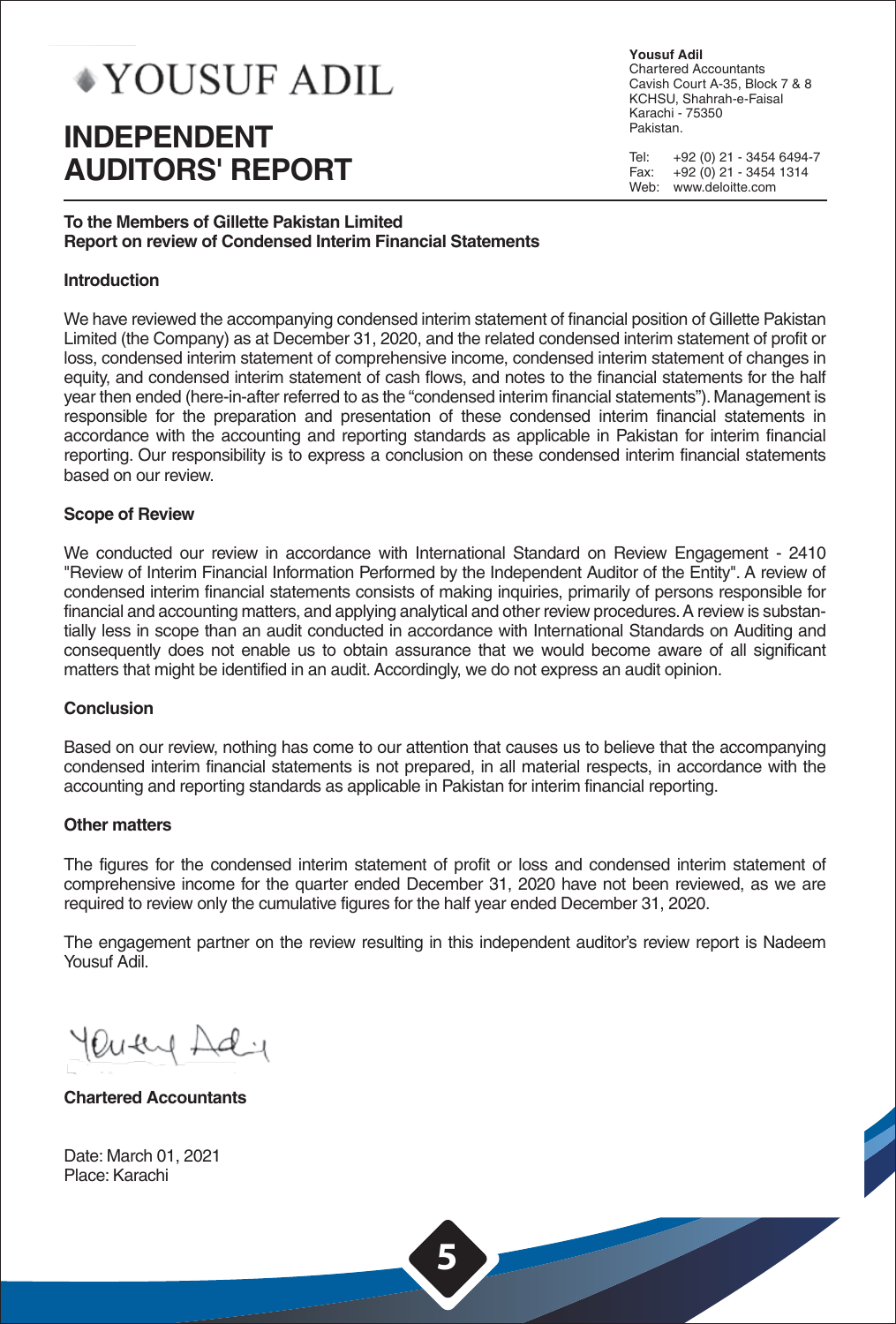



## **CONDENSED INTERIM STATEMENT OF FINANCIAL POSITION**

As at December 31, 2020

|                                                         | <b>Note</b>    | December 31,<br>2020<br>(Unaudited) | June 30,<br>2020<br>(Audited) |
|---------------------------------------------------------|----------------|-------------------------------------|-------------------------------|
|                                                         |                | (Rupees in '000) ---                |                               |
| <b>ASSETS</b>                                           |                |                                     |                               |
| Non-current assets                                      |                |                                     |                               |
| Right-of-use asset                                      | $\overline{7}$ | 26,018<br>215                       | 32,644                        |
| Long-term deposits                                      |                | 26,233                              | 215<br>32,859                 |
| <b>Current assets</b>                                   |                |                                     |                               |
| Stock-in-trade                                          | 8              | 486,376                             | 511,860                       |
| <b>Trade debts</b>                                      |                | 264,822                             | 193,290                       |
| Trade deposits                                          |                | 20,822                              | 13,079                        |
| Other receivables and prepayments                       |                | 246,772                             | 139,306                       |
| Other financial assets<br>Sales tax refundable          |                | 303,694<br>34,162                   | 478,957<br>58,921             |
| Advance tax                                             |                | 20,039                              | 19,753                        |
| <b>Bank balances</b>                                    |                | 15,207                              | 14,558                        |
|                                                         |                | 1,391,894                           | 1,429,724                     |
| <b>Total Assets</b>                                     |                | 1,418,127                           | 1,462,583                     |
| <b>EQUITY</b>                                           |                |                                     |                               |
| Share capital and reserves                              |                |                                     |                               |
| 40,000,000 ordinary shares of Rs.10/- each              |                | 400,000                             | 200,000                       |
| Issued, subscribed and paid-up share capital            |                |                                     |                               |
| 19,200,000 ordinary shares of Rs.10/- each              |                | 192,000                             | 192,000                       |
| Unappropriated profit                                   |                | 603,316                             | 590,269                       |
| <b>Total Equity</b>                                     |                | 795,316                             | 782,269                       |
|                                                         |                |                                     |                               |
| <b>LIABILITIES</b><br>Non-current liabilities           |                |                                     |                               |
| Lease liability                                         |                | 18,953                              | 25,781                        |
| Deferred liability - gratuity scheme                    |                | 22,265                              | 20,316                        |
|                                                         |                | 41,218                              | 46,098                        |
| <b>Current liabilities</b>                              |                |                                     |                               |
| Trade and other payables<br><b>Contract liabilities</b> |                | 464,632<br>92,571                   | 517,012<br>93,775             |
| Current portion of lease liability                      |                | 10,621                              | 9,661                         |
| Unclaimed dividend                                      |                | 13,769                              | 13,769                        |
|                                                         |                | 581,593                             | 634,217                       |
| <b>Total Equity and Liabilities</b>                     |                | 1,418,127                           | 1,462,583                     |
|                                                         |                |                                     |                               |
| <b>Contingencies and commitments</b>                    | 9              |                                     |                               |

The annexed notes 1 to 14 form an integral part of these condensed interim financial statements.

**KHALID AHMED FARID** Chief Executive Officer

**SYED IRSHAD HASSAN** Chief Financial Officer

**6**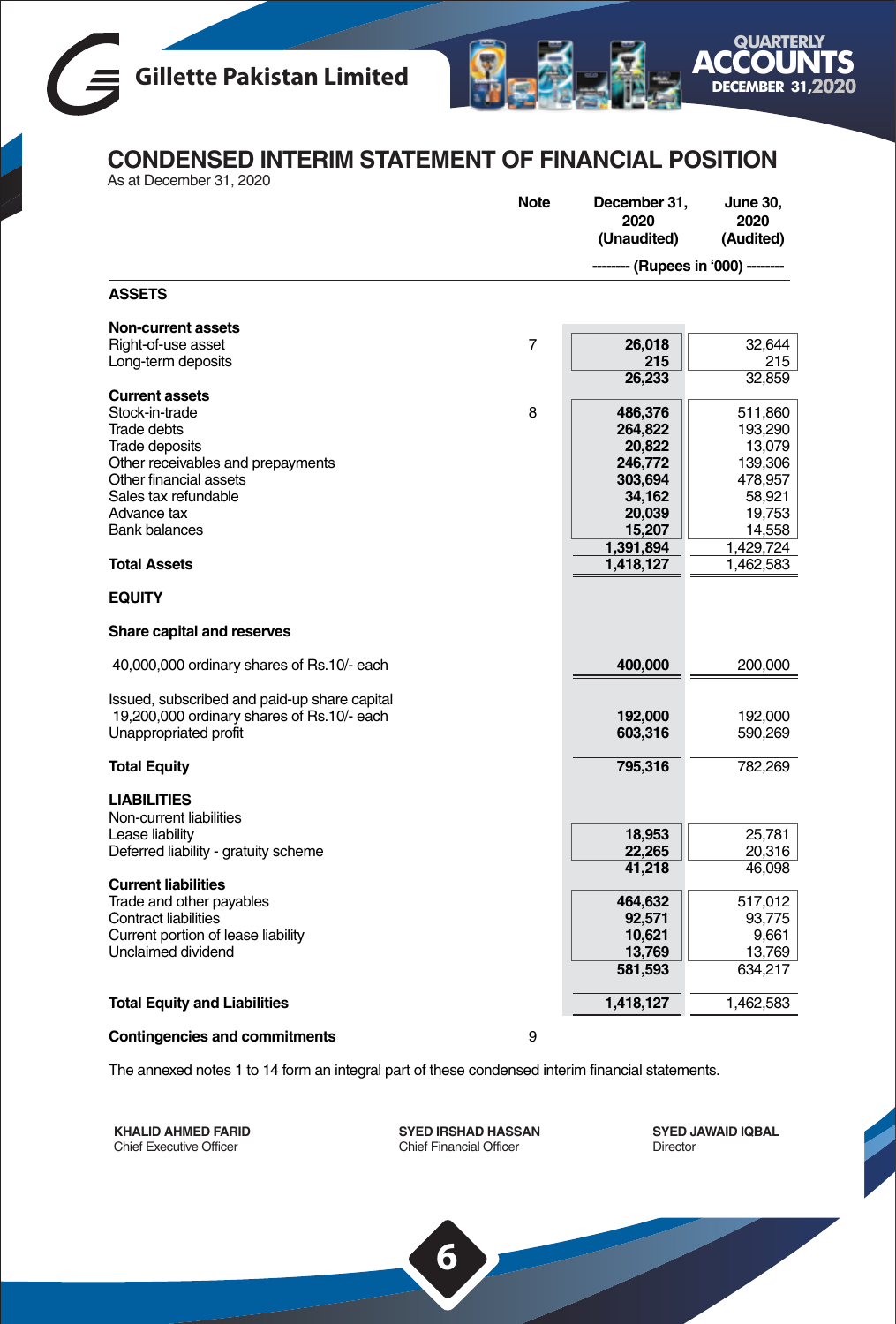

## **Condensed Interim Profit and Loss Account - (Unaudited)** FOR THE HALF YEAR ENDED DECEMBER 31, 2020

|                                              | <b>Half Year Ended</b> |                          | <b>Quarter Ended</b>                                        |            |
|----------------------------------------------|------------------------|--------------------------|-------------------------------------------------------------|------------|
|                                              | 2020                   | 2019<br>(Rupees in '000) | December 31, December 31, December 31, December 31,<br>2020 | 2019       |
| Revenue from contract with customers         | 1,099,058              | 984,574                  | 614,863                                                     | 510,523    |
| Cost of goods sold                           | (922, 402)             | (597, 179)               | (565, 831)                                                  | (282, 880) |
| <b>Gross profit</b>                          | 176,656                | 387,395                  | 49,032                                                      | 227,643    |
| Selling, marketing and distribution expenses | (112, 942)             | (132, 129)               | (51, 416)                                                   | (60, 908)  |
| Administrative expenses                      | (19, 871)              | (14, 363)                | (4,010)                                                     | (4,528)    |
| Other operating expenses                     | (19,574)               | (4,809)                  | (15, 264)                                                   | (4,688)    |
| <b>Interest Expense</b>                      | (1, 339)               | (2, 108)                 | (613)                                                       | (2,050)    |
| <b>Bank charges</b>                          | (165)                  | (105)                    | (75)                                                        | (105)      |
|                                              | (153, 891)             | (153, 515)               | (71, 378)                                                   | (72, 280)  |
| Other income                                 | 52,599                 | 55,058                   | 4,303                                                       | 13,120     |
| Profit before tax                            | 75,364                 | 288,938                  | (18,043)                                                    | 168,483    |
| Income tax expense                           | (62, 317)              | (84, 741)                | (26, 640)                                                   | (55, 400)  |
| <b>Profit after tax</b>                      | 13,047                 | 204,197                  | (44, 683)                                                   | 113,083    |
|                                              |                        | - (Rupees)               |                                                             |            |
| Earnings per share - basic and diluted       | 0.68                   | 10.64                    | (2.33)                                                      | 5.89       |

The annexed notes 1 to 14 form an integral part of these condensed interim financial statements.

**KHALID AHMED FARID** Chief Executive Officer

**SYED IRSHAD HASSAN** Chief Financial Officer

**7**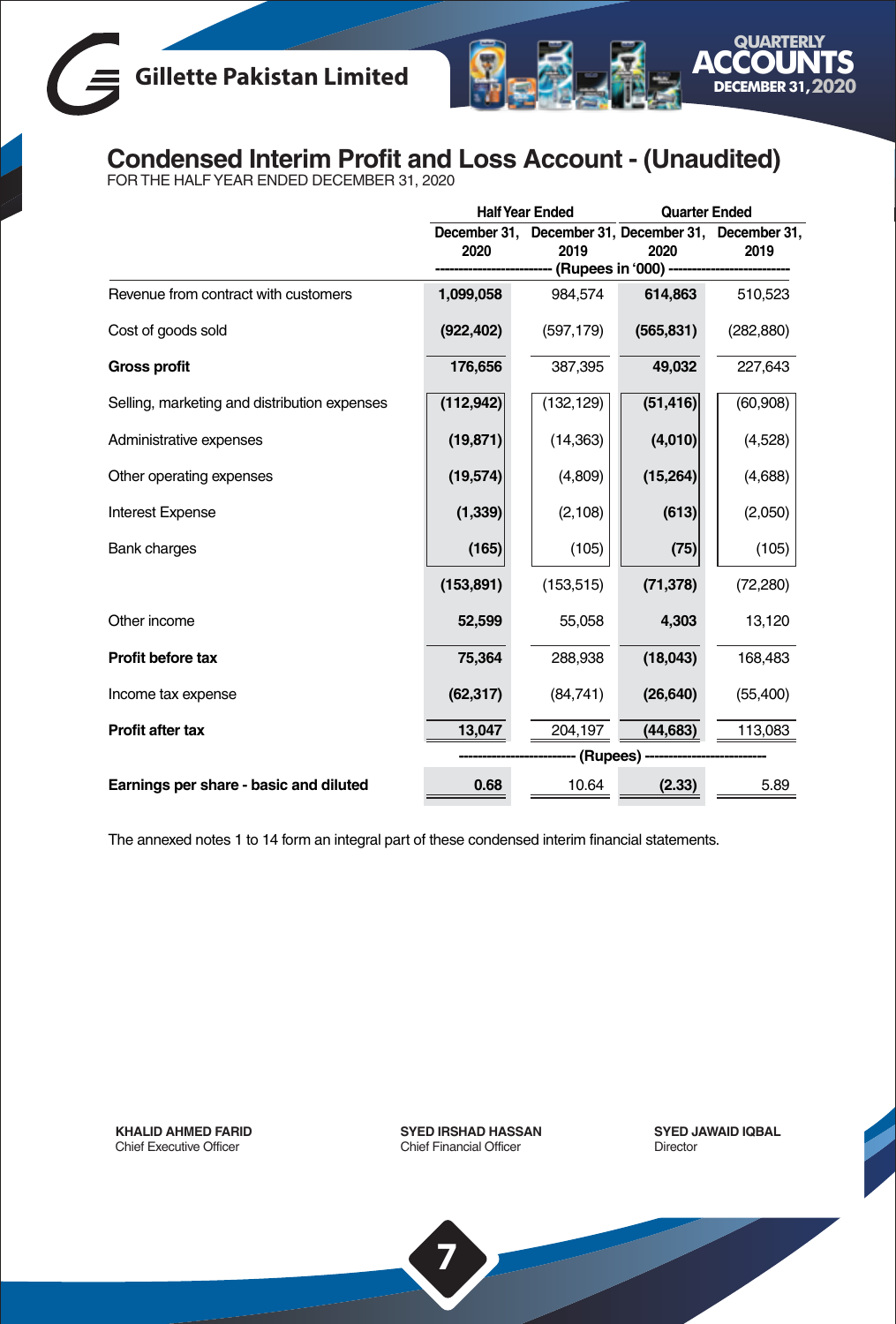## **Gillette Pakistan Limited**



## **Condensed Interim Statement of Comprehensive Income -(Unaudited)** FOR THE HALF YEAR ENDED DECEMBER 31, 2020

|                                           | <b>Half Year Ended</b> |                                                             | <b>Quarter Ended</b> |         |
|-------------------------------------------|------------------------|-------------------------------------------------------------|----------------------|---------|
|                                           | 2020                   | December 31, December 31, December 31, December 31,<br>2019 | 2020                 | 2019    |
| Profit after tax                          | 13.047                 | 204,197                                                     | (44, 683)            | 113,083 |
| Other comprehensive income for the period | -                      | -                                                           |                      |         |
| Total comprehensive income for the period | 13.047                 | 204.197                                                     | (44, 683)            | 113,083 |

The annexed notes 1 to 14 form an integral part of these condensed interim financial statements.

**KHALID AHMED FARID** Chief Executive Officer

**SYED IRSHAD HASSAN** Chief Financial Officer

**SYED JAWAID IQBAL** Director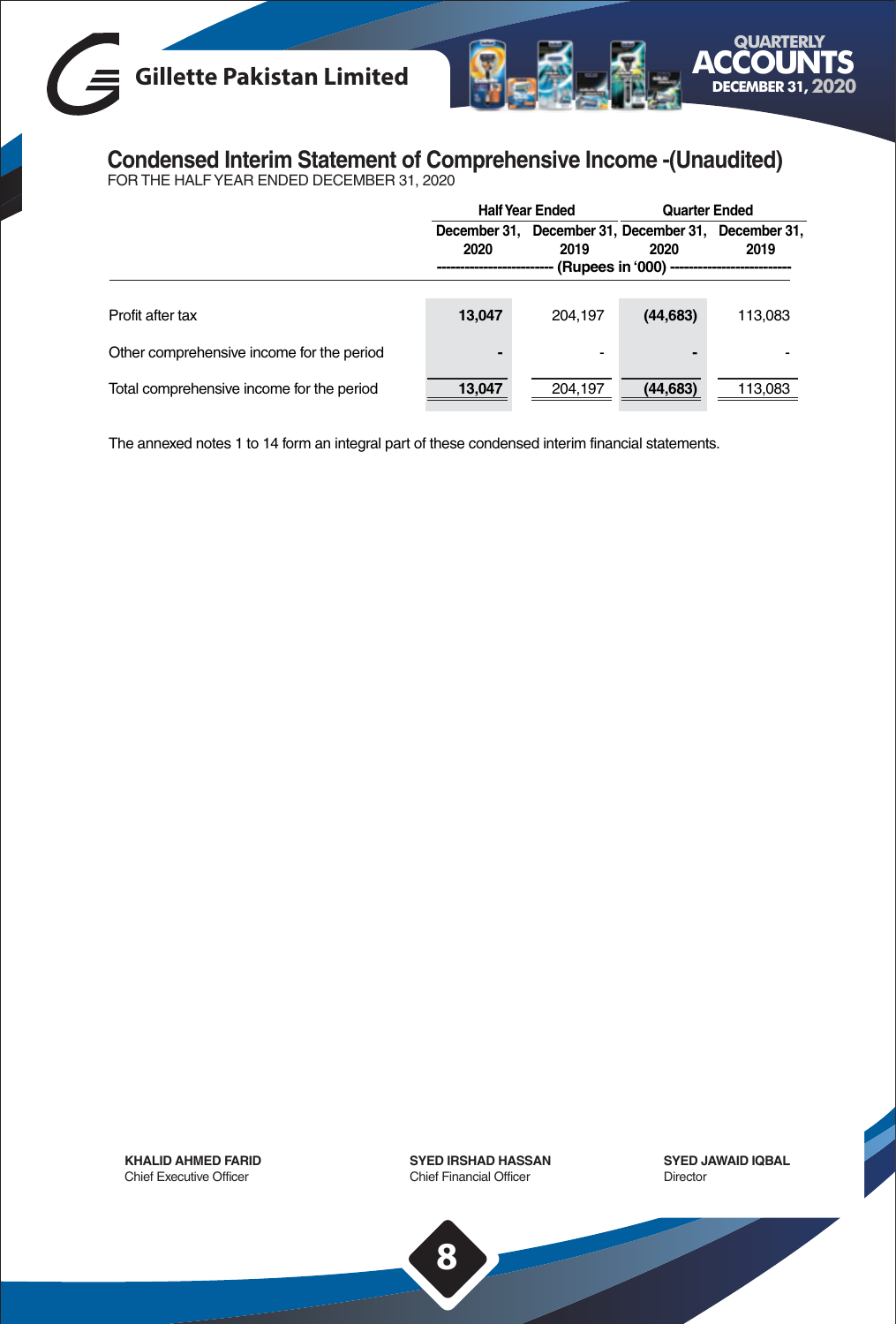



## **Condensed Interim Cash Flow Statement - (Unaudited)** FOR THE HALF YEAR ENDED DECEMBER 31, 2020

| <b>Note</b>                                                                                                                                                                                                                                                                                                                                                                                              | December 31,<br>2020                                                                                                                | December 31,<br>2019                                                                                                                            |
|----------------------------------------------------------------------------------------------------------------------------------------------------------------------------------------------------------------------------------------------------------------------------------------------------------------------------------------------------------------------------------------------------------|-------------------------------------------------------------------------------------------------------------------------------------|-------------------------------------------------------------------------------------------------------------------------------------------------|
|                                                                                                                                                                                                                                                                                                                                                                                                          |                                                                                                                                     | - (Rupees in '000) -                                                                                                                            |
| Profit before tax                                                                                                                                                                                                                                                                                                                                                                                        | 75,364                                                                                                                              | 288.938                                                                                                                                         |
| <b>CASH FLOWS FROM OPERATING ACTIVITIES</b>                                                                                                                                                                                                                                                                                                                                                              |                                                                                                                                     |                                                                                                                                                 |
| Adjustments for non-cash charges and other items:<br>Depreciation on right-of-use asset<br>Stock-in-trade written down to net realizable value<br>Provision for slow moving stock-in-trade<br>Stock written off<br>Interest income<br>Expense recognized on employee benefits - gratuity<br>Expense charged on employee benefits - pension<br><b>Finance Cost</b>                                        | 4,861<br>1.616<br>250<br>4.820<br>(10,759)<br>1,949<br>1,339                                                                        | 5,260<br>442<br>21<br>4.687<br>(28, 987)<br>901<br>2,108                                                                                        |
| Working capital changes                                                                                                                                                                                                                                                                                                                                                                                  | 4,076                                                                                                                               | (15, 568)                                                                                                                                       |
| (Increase) / decrease in current assets:<br>Stock-in-trade<br>Trade debts<br>Other receivables and prepayments<br>Other financial assets<br><b>Trade deposits</b><br>Sales tax refundable<br>Increase / (decrease) in current liabilities:<br>Trade and other payables<br><b>Contract liabilities</b><br>Net cash generated from operations<br>Defined benefits (paid) / withdrawal<br>Finance cost paid | 18,797<br>(71, 532)<br>(108, 265)<br>(7,743)<br>24.759<br>(143, 985)<br>(52, 379)<br>(1,203)<br>(53, 582)<br>(118, 127)<br>(1, 339) | (25,063)<br>(41, 640)<br>(46, 249)<br>5,000<br>(7,037)<br>33,901<br>(81,088)<br>(46,691)<br>32,817<br>(13, 874)<br>178,408<br>1.776<br>(2, 108) |
| Income taxes paid                                                                                                                                                                                                                                                                                                                                                                                        | (62, 604)                                                                                                                           | (43, 735)                                                                                                                                       |
| Net cash generated from operating activities                                                                                                                                                                                                                                                                                                                                                             | (182,070)                                                                                                                           | 134,341                                                                                                                                         |
| CASH FLOWS FROM INVESTING ACTIVITIES<br>Interest income received<br>Net cash generated from investing activities                                                                                                                                                                                                                                                                                         | 11,558<br>11,558                                                                                                                    | 28,014<br>28,014                                                                                                                                |
| <b>CASH FLOWS FROM FINANCING ACTIVITIES</b><br>Dividend paid<br>Principal repayment<br>Net cash used in financing activities                                                                                                                                                                                                                                                                             | (4, 102)<br>(4, 102)                                                                                                                | (57, 945)<br>(3,266)<br>(61,211)                                                                                                                |
| Net decrease in cash and cash equivalents<br>Cash and cash equivalent at the beginning of the period                                                                                                                                                                                                                                                                                                     | (174, 614)<br>493,515                                                                                                               | 101.144<br>557,937                                                                                                                              |
| 10<br>Cash and cash equivalents at the end of the period                                                                                                                                                                                                                                                                                                                                                 | 318,901                                                                                                                             | 659.081                                                                                                                                         |

The annexed notes 1 to 14 form an integral part of these condensed interim financial statements.

**KHALID AHMED FARID** Chief Executive Officer

**SYED IRSHAD HASSAN** Chief Financial Officer

**9**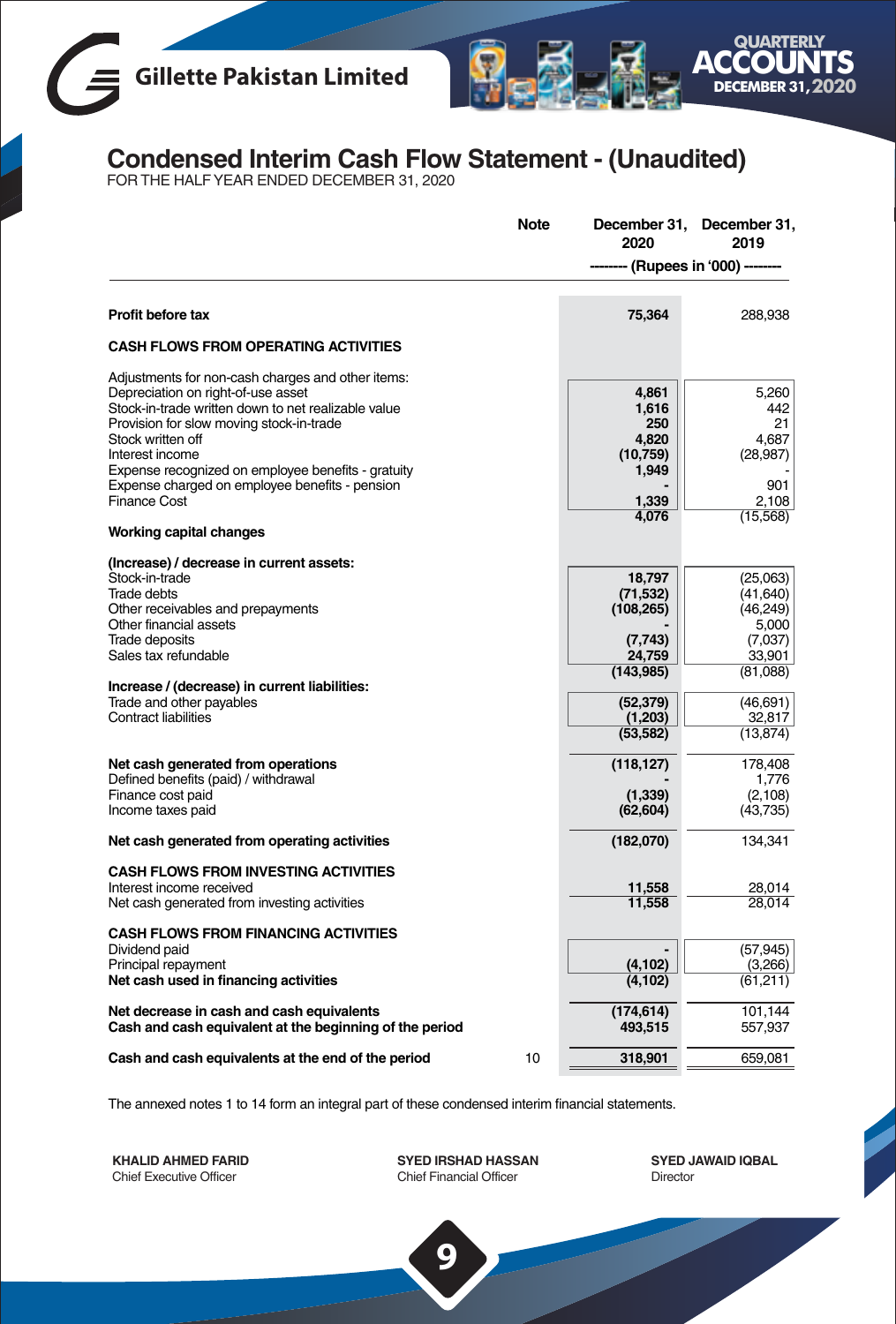# **Gillette Pakistan Limited**



## **Condensed Interim Statement of Changes in Equity - (Unaudited)** For the Half Year Ended December 31, 2020

| Issued, sub-<br>scribed and paid-<br>up capital | Unappropriated<br>profit | <b>Total</b>                 |
|-------------------------------------------------|--------------------------|------------------------------|
|                                                 |                          |                              |
| 192,000                                         | 449,914                  | 641,914                      |
|                                                 |                          |                              |
| 192,000                                         | 449,914                  | 641,914                      |
|                                                 | 204,197                  | 204,197                      |
|                                                 |                          |                              |
|                                                 | 204,197                  | 204,197                      |
|                                                 |                          |                              |
|                                                 | (67, 200)                | (67,200)                     |
| 192,000                                         | 586,911                  | 778,911                      |
| 192,000                                         | 590,269                  | 782,269                      |
|                                                 |                          |                              |
|                                                 |                          | 13,047                       |
|                                                 |                          |                              |
|                                                 | 13,047                   | 13,047                       |
| 192,000                                         | 603,316                  | 795,316                      |
|                                                 |                          | (Rupees in '000) -<br>13,047 |

The annexed notes 1 to 14 form an integral part of these condensed interim financial statements.

**KHALID AHMED FARID** Chief Executive Officer

**SYED IRSHAD HASSAN** Chief Financial Officer

**10**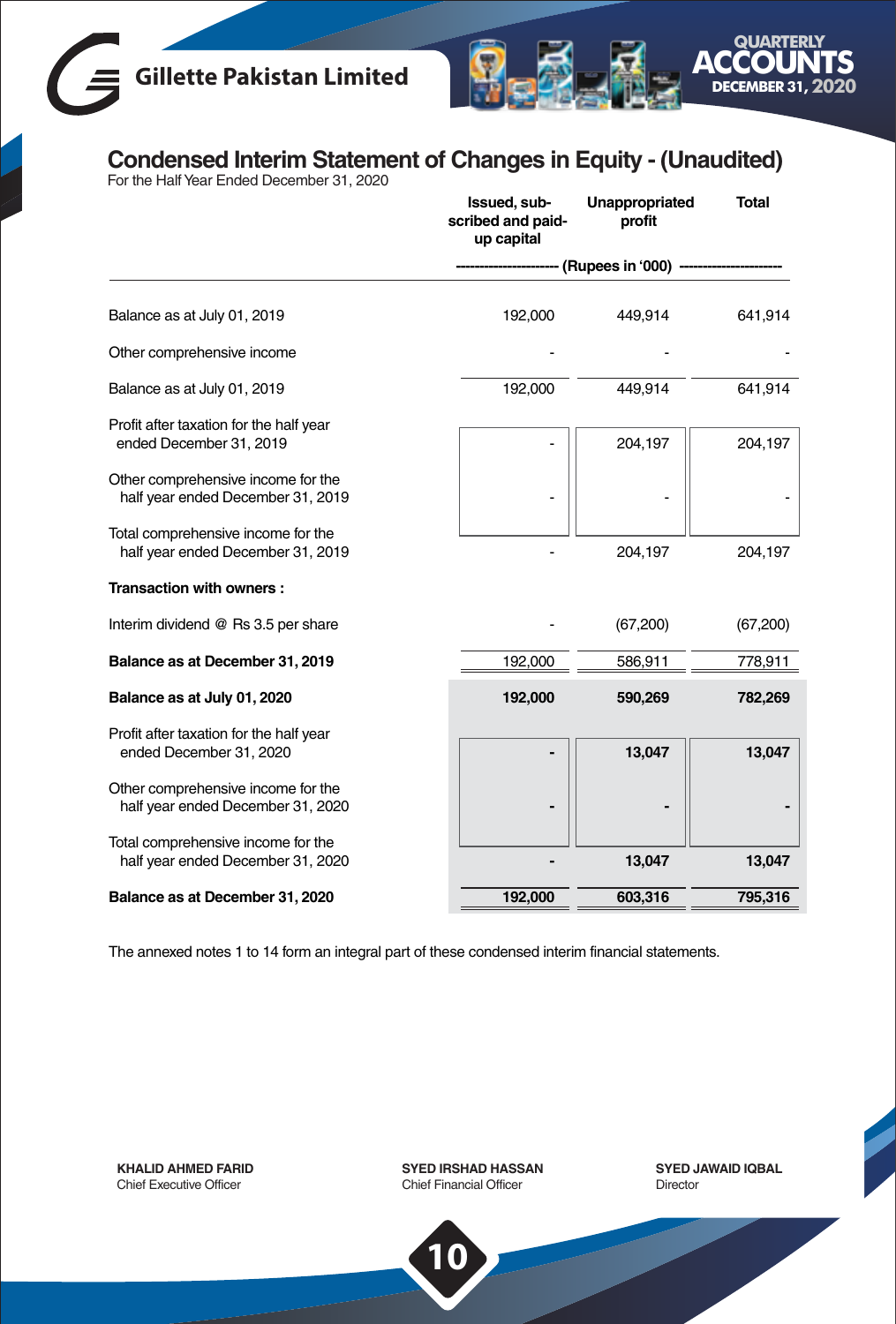



For the Half Year Ended December 31, 2020

#### **1. STATUS AND NATURE OF BUSINESS**

**1.1** Gillette Pakistan Limited ("the Company") was incorporated on December 09, 1986 as a public limited company under the repealed Companies Ordinance, 1984 (now Company's Act, 2017) and is a subsidiary of The Series Acquisition B.V. Netherlands (which is a wholly owned subsidiary of The P&G Company, USA).The registered office of the Company is situated at 11th Floor, Harbour Front, Dolmen City, HC-3, Block 4, Abdul Sattar Edhi Avenue, Clifton, Karachi-75600, Pakistan and the Company is listed on Pakistan Stock Exchange Limited. The principal activities of the Company include marketing and selling of blades and razors.

During the period, on December 17, 2020, the Board of Directors of the Company have passed a resolution for further issue of share capital, as a consequence, Company has raised its authorised capital to Rs. 400,000,000. In this regard, subsequent to period end, Company has received Rs.125,686,860 on account of subscription money from M/s. Series Acquisition BV and its nominee shareholders till the date of authorisation of these condensed interim financial statements.

#### **Impact of COVID-19**

In continuation of note 1.2 to annual audited financial statements for the year ended June 30, 2020, we state that as a result of measures taken by the Government, there has not been any material adverse impact on fiscal and economic fronts facing the country. The management of the Company is closely monitoring the situation and so far there is no impact on this condensed interim financial statements of the Company.

The Management believes that the going concern assumption of the Company remains valid.

#### **2. BASIS OF PREPARATION**

#### **2.1 Statement of complianc**e

These condensed interim statement offinancial statements have been prepared in accordance with the accounting and reporting standards as applicable in Pakistan for interim financial reporting. The accounting and reporting standards as applicable in Pakistan for interim financial reporting comprises of:

- International Accounting Standard (IAS) 34, Interim Financial Reporting, issued by the International Accounting Standards Board (IASB) as notified under the Companies Act, 2017; and
- Provisions of and directives issued under the Companies Act, 2017.

Where the provisions of and directives issued under the Companies Act, 2017 differ with the requirements of IAS 34, the provisions of and directives issued under the Companies Act, 2017 have been followed.

These condensed interim financial statements do not include all the notes required for the full financial statements and therefore should be read in conjunction with the annual financial statements of the Company for the year ended June 30, 2020.

**2.2** These condensed interim financial statements are unaudited. However, a limited scope review of these condensed interim financial statements have been performed by the external auditors of the Company in accordance with the requirements of Rule Book of Pakistan Stock Exchange Limited and they have issued their review report thereon.These condensed interim financial statements are being submitted to the shareholders as required by section 237 of the Companies Act, 2017.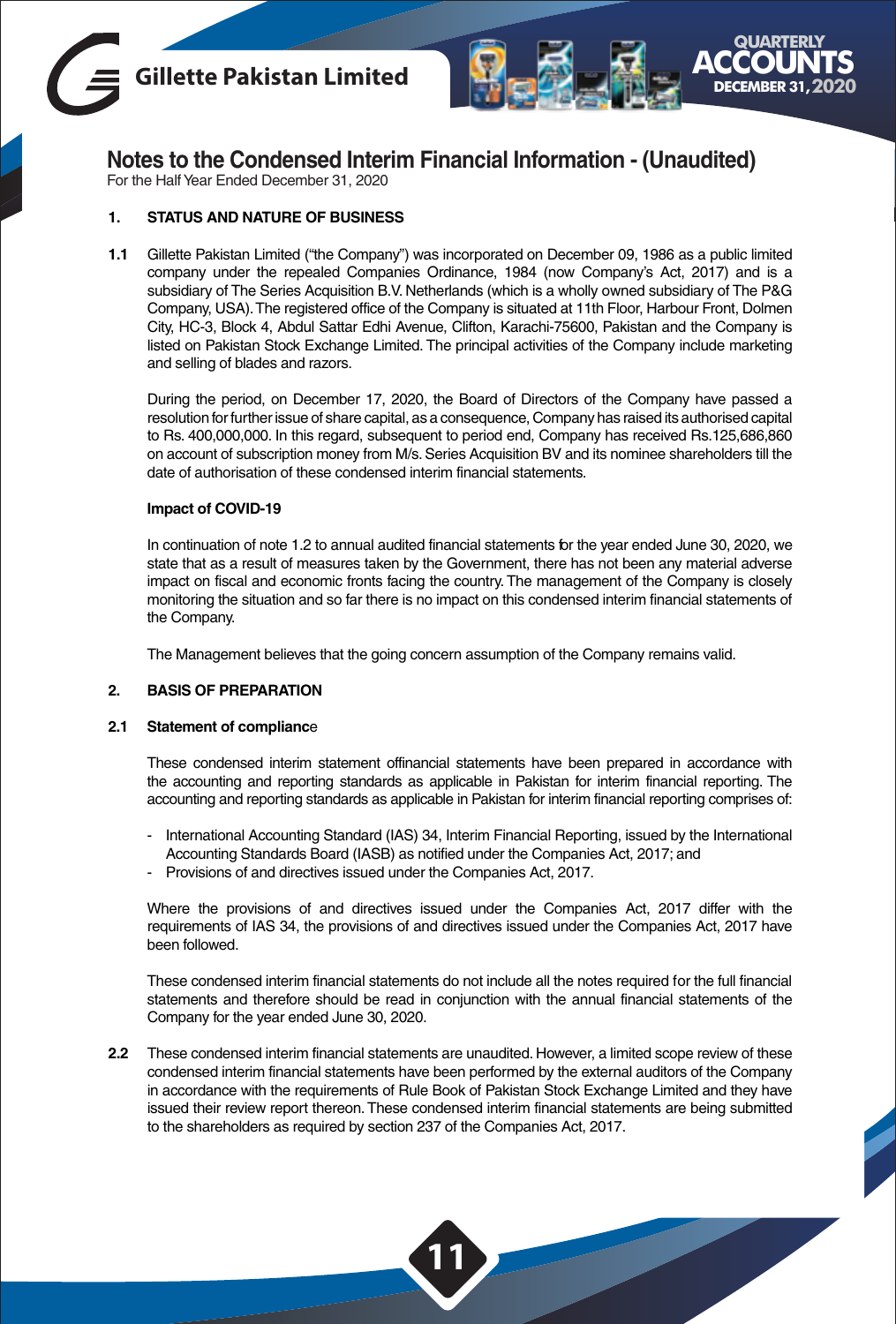



For the Half Year Ended December 31, 2020

**2.3** The comparative statement of financial position presented has been extracted from annual financial statements for the year ended June 30, 2020, whereas comparative condensed interim statement of profit or loss and statement of comprehensive income, condensed interim statement of cash flows and condensed interim statement of changes in equity are stated from the unaudited condensed interim financial statements for the half year ended December 31, 2019. Condensed interim statement of profit or loss and condensed interim statement of comprehensive income for quarter ended December 31, 2020 were not subject to review by external auditors.

#### **2.4 Functional and presentation currency**

These condensed interim financial statements are presented in Pak Rupees which is also the Company's functional currency and figures presented in these condensed interim financial statements have been rounded off to the nearest thousand rupee.

#### **2.5 Accounting Convention**

These condensed interim financial statements have been prepared under the historical cost convention, except staff retirement benefits which have been carried at present values as determined under the International Accounting Standards (IAS) 19 (revised) 'Employee Benefits' .

#### **2.6 Significant Accounting Estimates and Judgements**

The preparation of these condensed interim financial statements in conformity with approved accounting standards as applicable in Pakistan requires management to make estimates, assumptions and use of judgments that affects the application of policies and reported amounts of assets and liabilities and income and expenses. Estimates, assumptions and judgments are continually evaluated and are based on historical experience and other factors, including reasonable expectations of future events. Revision to accounting estimates are recognized prospectively commencing from the period of revision.

In preparing these condensed interim financial statements, the significant judgments made by the management in applying the Company's accounting policies and the key source of estimation and uncertainty were the same as those applied to the financial statements for the year ended June 30, 2020.

#### **3. SIGNIFICANT ACCOUNTING POLICIES**

**3.1** The accounting policies and methods of computation adopted in the preparation of these condensed interim financial statements are the same as those applied in the preparation of the annual audited financial statements of the Company for the year ended June 30, 2020.

#### **4. FINANCIAL RISK MANAGEMENT**

The Company's financial risk management objectives and policies are consistent with those disclosed in the annual audited financial statements for the year ended June 30, 2020.

#### **5. FAIR VALUE ESTIMATE**

The Company does not hold any financial instruments, which can be categorized using fair value hierarchy as per the requirements of IFRS 13 "Fair Value Measurement". However, fair values of other financial assets and liabilities approximate their carrying values.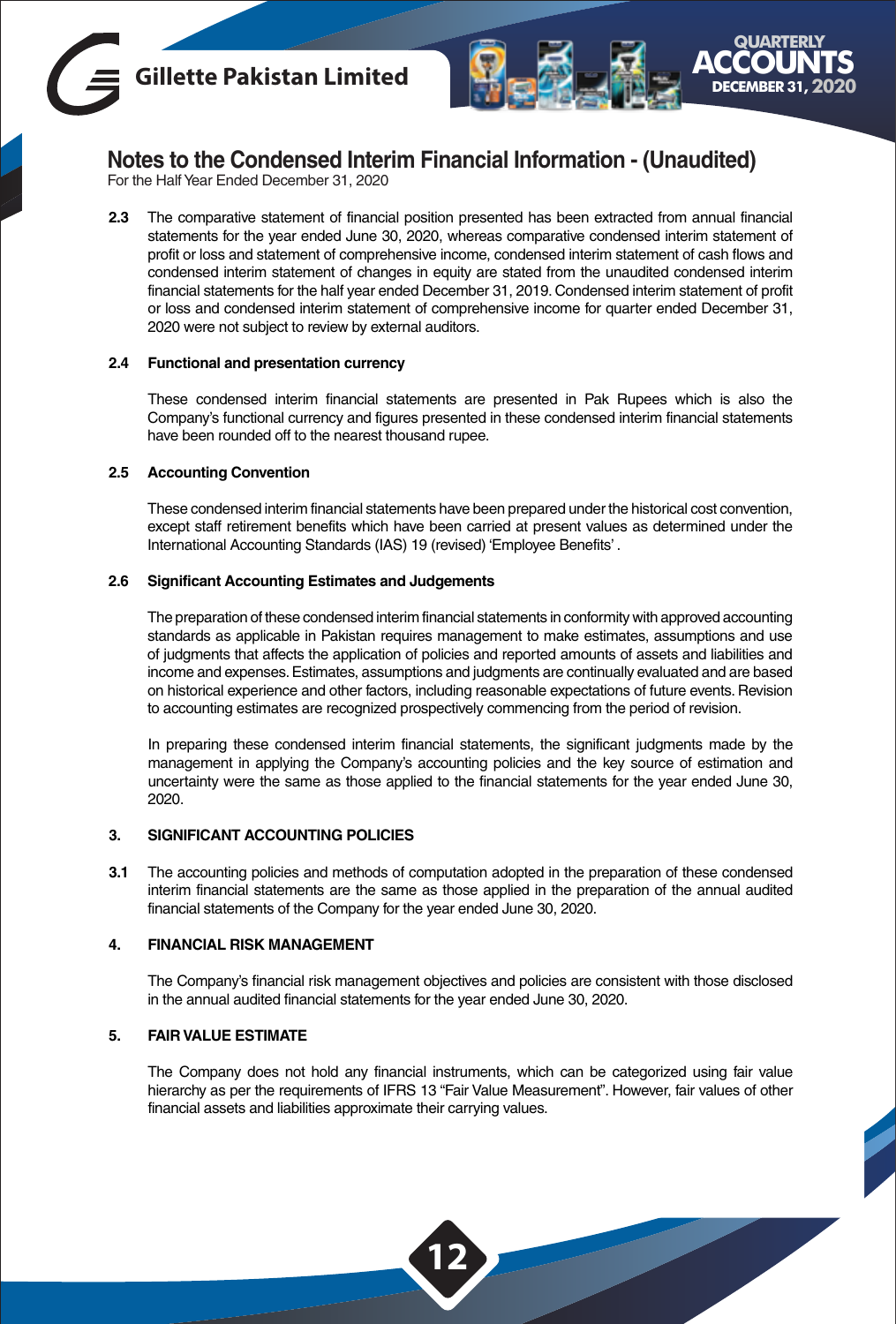



For the Half Year Ended December 31, 2020

#### **6. Taxation**

#### **Current**

Provision for current taxation is based on taxable income at the current rates of taxation and tax paid on presumptive basis. Income tax paid at import stage falls under Minimum Tax Regime (MTR).

#### **Deferred**

Deferred tax asset is not recognized by the Company as timing of availability of sufficient taxable profit can not be determined.

#### **7. RIGHT-OF-USE ASSETS**

The right-of-use assets comprise of lease of employees' cars from Deinfa Motors (Private) Limited.

#### **8. STOCK-IN-TRADE**

Stock-in-trade includes goods costing Rs. 10.120 million (June 30, 2020: 6.054 million) written down by Rs. 1.616 million (June 30, 2020: Rs. 2.283 million) to net realizable value amounting to Rs. 8.504 million (June 30, 2020: Rs. 3.771 million).

#### **9. CONTINGENCIES AND COMMITMENTS**

#### **9.1 Contingencies**

The status of the contingencies which were reported in note 17.1 to the annual audited financial statements of the Company for the year ended June 30, 2020 have not changed materially in the current period.

#### **9.2 Commitments**

There are no commitments in the current period.

| 10. | <b>CASH AND CASH EQUIVALENTS</b>            | December 31.<br>2020<br>(Unaudited) | <b>June 30.</b><br>2020<br>(Audited)<br>----- Rupees in '000 ------ | December 31,<br>2019<br>(Unaudited) |
|-----|---------------------------------------------|-------------------------------------|---------------------------------------------------------------------|-------------------------------------|
|     | <b>Bank balances</b>                        | 15.207                              | 14.558                                                              | 15.576                              |
|     | Term deposits having maturity upto 3 months | 303,694                             | 478.957                                                             | 643.505                             |
|     |                                             | 318,901                             | 493.515                                                             | 659,081                             |
|     |                                             |                                     |                                                                     |                                     |

#### **11. TRANSACTIONS WITH RELATED PARTIES**

The related parties comprise the parent company (The Series Acquisition B.V., Netherlands), the ultimate parent company (The Procter and Gamble Company USA), related group companies, companies in which directors are interested, staff retirement benefit plans, directors, key management personnel and close member of the family of all the aforementioned related parties. The Company carries out transactions with various related parties at agreed terms. Significant transactions with related parties are as follows: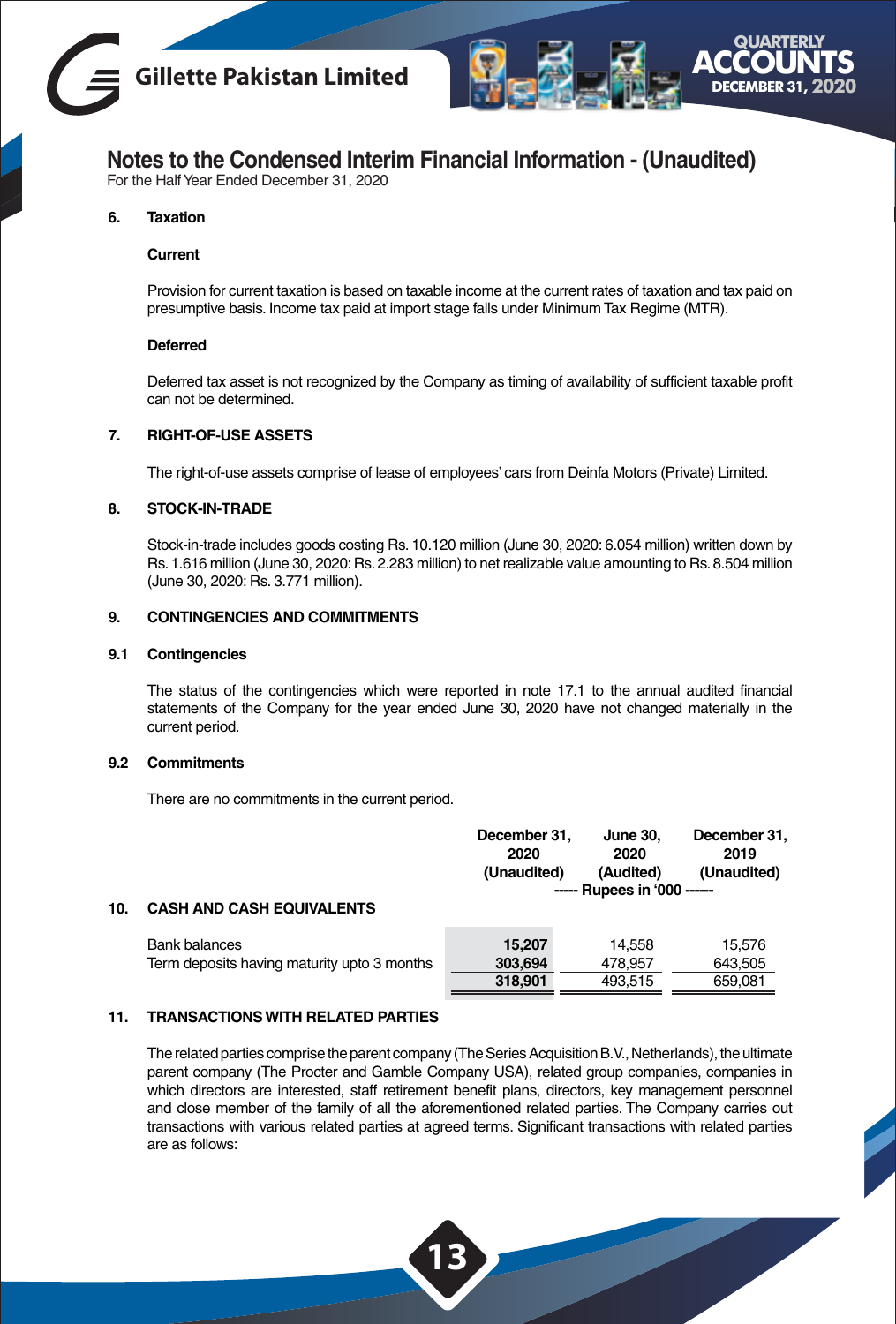



For the Half Year Ended December 31, 2020

#### **11.1 Significant transactions with related parties are as follows:** Half Year Ended

| Name                                  | <b>Relationship with</b><br>the Company | Nature of transaction             | Decemebr 31.<br>2020<br>(Unaudited) | Decemebr 31,<br>2019<br>(Unaudited) |
|---------------------------------------|-----------------------------------------|-----------------------------------|-------------------------------------|-------------------------------------|
|                                       |                                         |                                   | ----- Rupees in '000 ------         |                                     |
| Procter and Gamble                    | Associate due to                        |                                   |                                     |                                     |
| International<br>Operations SA, Lancy | common parent<br>Company                | Purchase of finished goods        | 583,510                             | 534,477                             |
| Procter and Gamble<br>Pakistan        | Associate due to                        | Expenses reimbursed to            | 18,779                              | 29,237                              |
| (Private) Limited                     | common parent<br>Company                | Expenses reimbursed from          | 22,100                              | 32,122                              |
| Procter and Gamble<br>International   | Associate due to<br>common parent       |                                   |                                     |                                     |
| Operations SA, ROHQ                   | Company                                 | Services received                 | 3,463                               | 4,927                               |
| Gillette Pakistan<br>Provident Fund   | Retirement<br>benefits plan             | Contribution to provident<br>fund | 254                                 | 761                                 |
| Gillette Pakistan<br>Pension Fund     | Retirement<br>benefits plan             | Income from pension fund          |                                     | 357                                 |
| Key management<br>personnel           |                                         | Short term compensation           | 17,702                              | 10,518                              |

**11.2** Amounts (due to) / due from related parties as at period end are shown as under:

| Name                             | <b>Relationship with</b>               | December 31.<br>2020        | June 30.<br>2020 |
|----------------------------------|----------------------------------------|-----------------------------|------------------|
|                                  | the Company                            | (Unaudited)                 | (Audited)        |
|                                  |                                        | ----- Rupees in '000 ------ |                  |
| Procter and Gamble International |                                        |                             |                  |
| Operations SA, Lancy             | Associate due to common parent Company | (322, 559)                  | (377,374)        |
| Procter and Gamble Pakistan      |                                        |                             |                  |
| (Private) Limited                | Associate due to common parent Company | 3,753                       | (19, 548)        |
| Procter and Gamble International |                                        |                             |                  |
| Operations SA, ROHQ              | Associate due to common parent Company | (22, 326)                   | (19, 748)        |
| Series Acquisition BV            | Associate                              | (12,011)                    | (12,011)         |
| Gillette Pakistan Pension Fund   | Retirement benefits plan               | (4,643)                     | (4,643)          |
|                                  |                                        |                             |                  |

#### **12. SUBSEQUENT EVENT**

As disclosed in note 1.1, the right issue was approved by the Board of Directors of the Company in their meeting held on 17 December 2020. The Company announced subsequent to the period end, 66% right shares (12,672,000 shares at Rs.10 each) amouting to Rs.126,720,000 to issue in the proportion of shares held by the existing shareholders.

Subsequent to period end the Company received Rs.125,686,860 on account of subscription money from M/s. Series Acquisition BV and its nominee shareholders till the date of authorisation of these condensed interim financial statements. The amount of Rs.1,033,140 (103,314 ordinary shares) remained unsubscribed.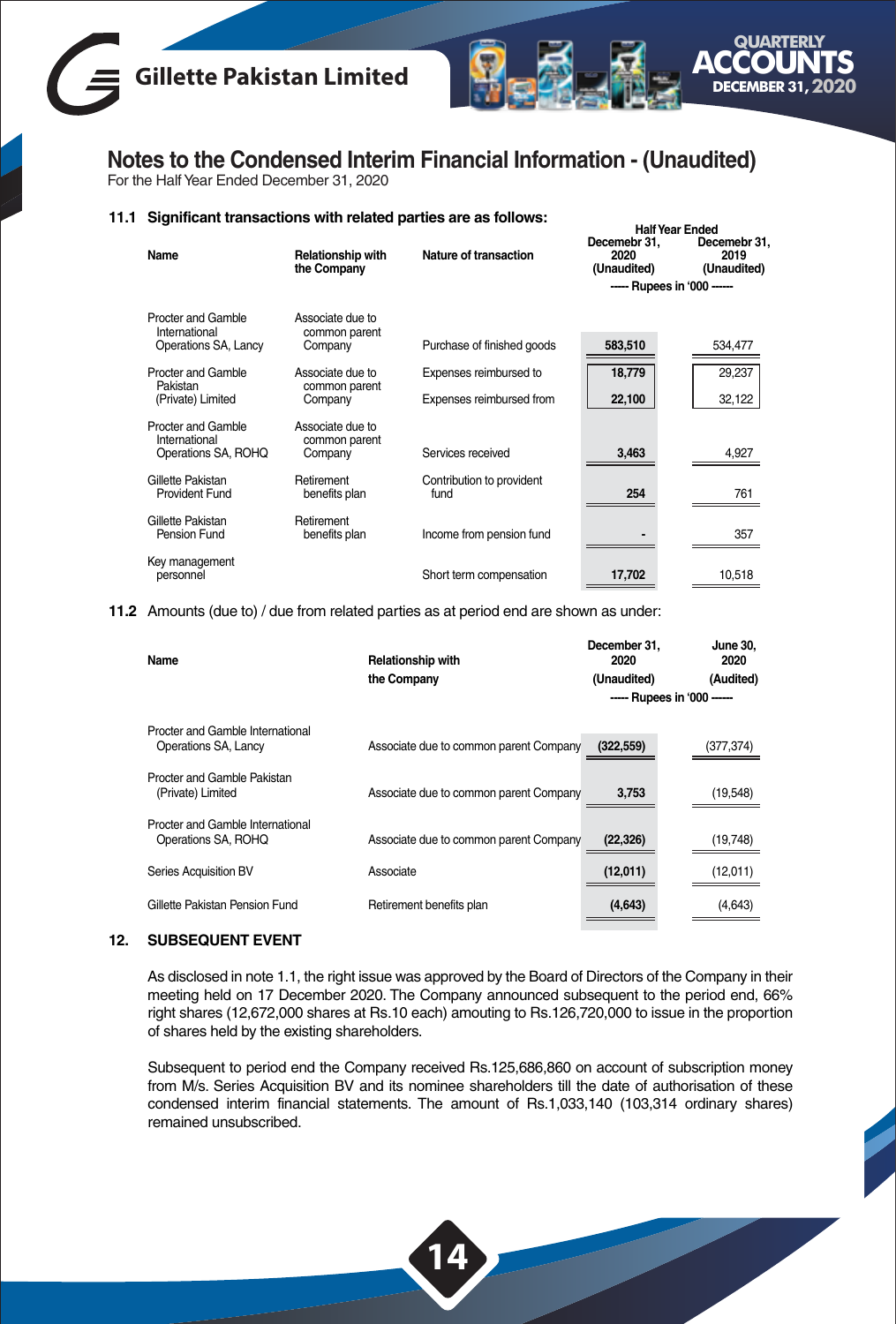



For the Half Year Ended December 31, 2020

#### **13. CORRESPONDING FIGURES**

Comparative information has been re-classified, re-arranged or additionally incorporated in these condensed interim financial statements, wherever necessary, to facilitate comparison and to conform with changes in presentation in the current period.

#### **14. DATE OF AUTHORIZATION FOR ISSUE**

These condensed interim financial statements were authorized for issue by the Board of Directors of the Company on February 24, 2021.

**KHALID AHMED FARID** Chief Executive Officer

**SYED IRSHAD HASSAN** Chief Financial Officer